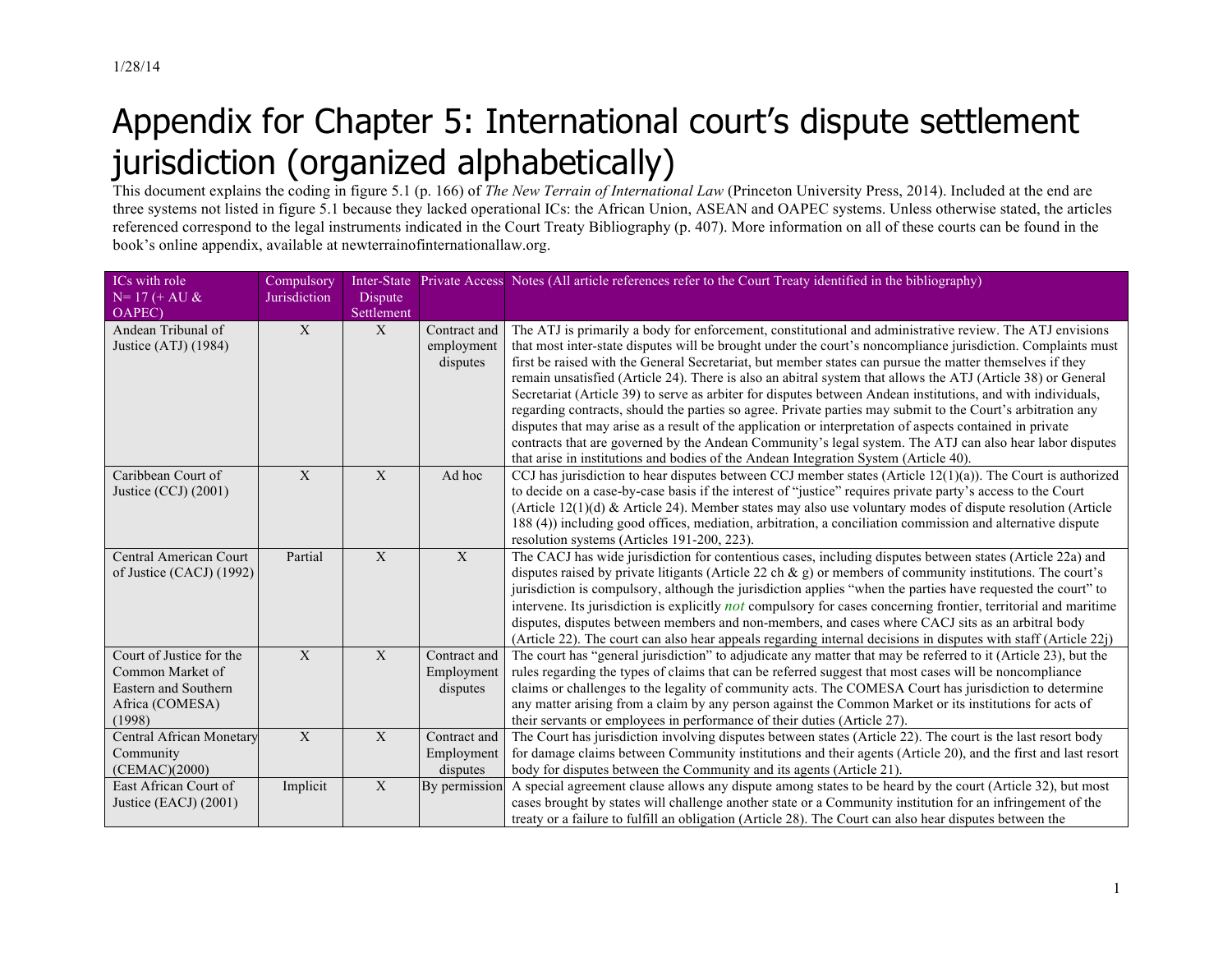|                                                                                                |                                                                                                                                                       |                         |                                                   | Community and its employees (Article 31). Any question arising in national courts involving the                                                                                                                                                                                                                                                                                                                                                                                                                                                                                                                                                                                                                                                                                                                                                                                                                                                                                                                                                                                                                                                                                                                                                                                             |
|------------------------------------------------------------------------------------------------|-------------------------------------------------------------------------------------------------------------------------------------------------------|-------------------------|---------------------------------------------------|---------------------------------------------------------------------------------------------------------------------------------------------------------------------------------------------------------------------------------------------------------------------------------------------------------------------------------------------------------------------------------------------------------------------------------------------------------------------------------------------------------------------------------------------------------------------------------------------------------------------------------------------------------------------------------------------------------------------------------------------------------------------------------------------------------------------------------------------------------------------------------------------------------------------------------------------------------------------------------------------------------------------------------------------------------------------------------------------------------------------------------------------------------------------------------------------------------------------------------------------------------------------------------------------|
|                                                                                                |                                                                                                                                                       |                         |                                                   | interpretation of the treaty can be referred to the Court (Article 34).                                                                                                                                                                                                                                                                                                                                                                                                                                                                                                                                                                                                                                                                                                                                                                                                                                                                                                                                                                                                                                                                                                                                                                                                                     |
| Economic Community of<br><b>West African States</b><br>Court (ECOWAS) (2001)                   | $\mathbf X$                                                                                                                                           | $\mathbf X$             | Contract and<br>Employment<br>disputes            | The Court has jurisdiction over disputes brought by a party, a Member State or the Authority regarding the<br>application and interpretation of the treaty or secondary legislation (Supplementary Protocol, Article 9 a&b,<br>Protocol of the Court). A member state may initiate proceedings on behalf of a national (Article 10,<br>Protocol of the Court). The Court may also hear disputes involving the Community and its officials, and<br>actions for damages or omissions in exercise of official functions (Supplementary Protocol, Article 9 f & g)                                                                                                                                                                                                                                                                                                                                                                                                                                                                                                                                                                                                                                                                                                                              |
| Economic Court of the<br>Commowealth of<br><b>Independent States</b><br>(ECCIS) (1991)         | Unclear                                                                                                                                               | $\overline{X}$          |                                                   | The Court has jurisdiction in disputes that arise during the implementation of economic obligations under<br>the Charter of the Commonwealth of Independent States (Article 32). The ECCIS can find that a member<br>state has failed to fulfill its obligations under the treaty (Article 32). The ECCIS can be given jurisdiction<br>over other agreements among ECCIS states (Article 32). The 1992 Moscow Agreement and Regulations is<br>silent as to whether its jurisdiction is compulsory, but the ECCIS has interpreted <i>Article</i> $3(1)$ of the 1992<br>Moscow agreement as providing for compulsory jurisdiction (case $c-1/1-97$ ). Only states can be parties to<br>the disputes. For more on this see: (Danilenko 1999, : 91)                                                                                                                                                                                                                                                                                                                                                                                                                                                                                                                                             |
| European Court of<br>Justice (ECJ) (1952)                                                      | Partial                                                                                                                                               | $\mathbf X$             | Employment<br>disputes                            | The ECJ is primarily a body for enforcement, constitutional and administrative review. But the court has<br>jurisdiction for any dispute between member states that relates to the subject matter of the treaty. Its dispute<br>settlement jurisdiction is regulated by special agreements between the parties (Article 239). The court has<br>jurisdiction regarding disputes involving contractual liabilities of the Community (Article 235) and<br>arbitration clauses (Article 238). States can raise disputes concerning the European Investment Bank<br>(Article 237).                                                                                                                                                                                                                                                                                                                                                                                                                                                                                                                                                                                                                                                                                                               |
| European Free Trade<br>Area Court (EFTAC)<br>(1992)                                            | $\overline{X}$                                                                                                                                        |                         | Contract<br>disputes                              | EFTAC is primarily designed to monitor the Surveillance Authority as it oversees compliance with the<br>EFTAC agreement and to hear noncompliance cases raised by the Surveillance authority. But EFTAC can<br>hear private cases regarding non-contractual liabilities of the EFTA Surveillance Authority (Article 39 &<br>Article 46, para 2).                                                                                                                                                                                                                                                                                                                                                                                                                                                                                                                                                                                                                                                                                                                                                                                                                                                                                                                                            |
| International Court of<br>Justice (ICJ) (1945)                                                 | Optional<br>Protocol                                                                                                                                  | $\overline{\textbf{X}}$ |                                                   | The ICJ has jurisdiction regarding disputes between states. The conditions under which cases may be raised<br>are defined in the subsidiary agreements (usually bilateral or multilateral treaties) (Article 35). An optional<br>protocol allows signatories to agree to accept compulsory jurisdiction with respect to other signatories of<br>the protocol (Article 36.2). The ICJ can also be designated the interpreter of treaties, and there can be<br>compulsory jurisdiction for these specific treaties (Article 36.2 & 36.3).                                                                                                                                                                                                                                                                                                                                                                                                                                                                                                                                                                                                                                                                                                                                                     |
| International Tribunal for<br>the Law of the Sea<br>(ITLOS) (1996)                             | Optional<br>Protocol<br>Compulsory<br>for disputes<br>pertaining to<br>seizing of<br>vessels and<br>disputes<br>related to the<br>Seabed<br>Authority | $\mathbf X$             | Contract<br>disputes with<br>Seabed<br>authority. | States are obliged to seek the peaceful resolution of disputes (Article 279) and have a choice of multiple<br>forums for such resolution (Article 289), including the ITLOS court. There is an optional protocol to<br>consent to the ITLOS court's compulsory jurisdiction (Article 287, 288, 291). All dispute settlement<br>procedures are open to state parties (Article 291) and by mutual state agreement any dispute can be brought<br>to the ITLOS court (article 299). But there is a long list of rules specifying limits on claims against the<br>rights of coastal states (Article 197). For the seizing of vessels, if there is no agreement on how to proceed<br>within ten days, the flag state of the vessel may bring the case to the legal body that has been pre-specified<br>by the detaining state (Article 292) (Oxman 2001, Note 14). A separate procedure covers disputes related to<br>the Seabed Authority, and states are obliged to resolve disputes through Seabed Disputes Chamber. This<br>chamber can also adjudicate contract cases between private actors (Article 187c). Article 188 allows such<br>disputes to be heard through binding arbitration too. A 2009 agreement also gives the Tribunal jurisdiction<br>for disputes involving staff members. |
| Common Court of Justice<br>and Arbitration for the<br>Organization for the<br>Harmonization of | $\overline{X}$                                                                                                                                        | Advisory<br>Opinions    | $\overline{X}$                                    | The OHADA court primarily is an appeals court for national judicial rulings involving OHADA business<br>laws (Article 15). National court rulings will involve disputes about OHADA law, and might be raised by<br>private litigants seeking to enforce OHADA law. In addition, states, national courts and members of the<br>Council of Ministers can request advisory opinions (Article 14) and national courts can send preliminary                                                                                                                                                                                                                                                                                                                                                                                                                                                                                                                                                                                                                                                                                                                                                                                                                                                      |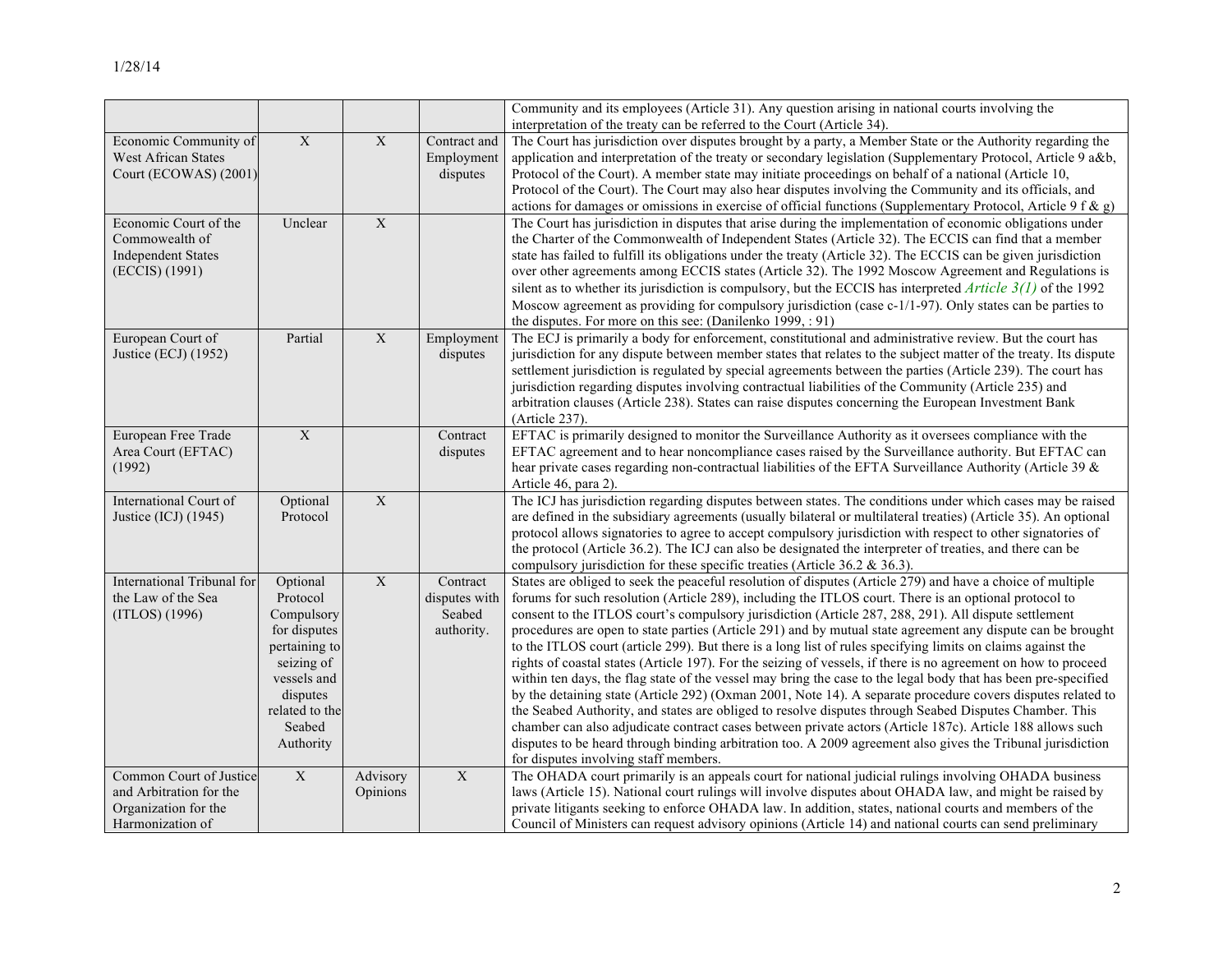| Business Law in Africa<br>(OHADA) (1997)                                                                 |              |             |                                        | ruling requests (Articles 15 & 16). OHADA includes an arbitration system, but its arbitral jurisdiction needs<br>to be inserted into contracts or agreed to by parties. In its arbitral role, the court can create awards (Article<br>25 of Arbitration Procedures). Enforcement of OHADA rulings is governed by national civil procedure<br>rules (Article 46).                                                                                                                                                                                                                                                                                                                                                                                                                                                                                                                                                                                                                                                                                                                                                                                                                    |
|----------------------------------------------------------------------------------------------------------|--------------|-------------|----------------------------------------|-------------------------------------------------------------------------------------------------------------------------------------------------------------------------------------------------------------------------------------------------------------------------------------------------------------------------------------------------------------------------------------------------------------------------------------------------------------------------------------------------------------------------------------------------------------------------------------------------------------------------------------------------------------------------------------------------------------------------------------------------------------------------------------------------------------------------------------------------------------------------------------------------------------------------------------------------------------------------------------------------------------------------------------------------------------------------------------------------------------------------------------------------------------------------------------|
| Southern African<br>Development<br>Community (SADC)<br>(2005)                                            | X            | $\mathbf X$ | $\mathbf{X}$                           | The tribunal can hear disputes between states (article 15: 1), between states and the community (Article 17),<br>between individuals and the Community (Article 18), and between individuals and states (Article 15:2). The<br>tribunal is also the appellate body for panels that are convened to resolve disputes regarding subsidiary<br>agreements made between member states (Article 20 a).                                                                                                                                                                                                                                                                                                                                                                                                                                                                                                                                                                                                                                                                                                                                                                                   |
| Southern Common<br>Market Dispute<br><b>Settlement Permanent</b><br>Review Tribunal<br>(MERCOSUR) (1999) | Implicit     | X           |                                        | An informal dispute settlement system has existed since 1999, but most disputes were and continue to be<br>handled through diplomatic channels. Under the Olivas protocol, any disputes between the State Parties<br>regarding the interpretation, application or breach of the Treaties, protocols, agreements, and the<br>Instructions of the MERCOSUR Trade Commission can be submitted directly (Articles 4 and 5) or brought<br>to the Common Market Group (Articles $6 \& 7$ ). If there is no resolution, disputes can proceed to an ad hoc<br>arbitration court (article 9), and any party can directly appeal decisions to the Permanent Review Court<br>(Article 17 $\&$ 23). Revisions of the Olivas protocol allow litigants can choose the forum for dispute<br>settlement (including the WTO system), but the MERCOSUR system will not consider a case that has been<br>heard in the WTO forum. Revisions to the Olivas protocol also state that the Permanent Review Court can<br>issue advisory opinions for disputes between states and community institutions, and based on questions<br>submitted by national supreme courts (Articles 1, 3 and 4 of revisions). |
| World Trade<br>Organization Permanent<br>Appellate Body (WTO)<br>(1994)                                  | X            | X           |                                        | The aim of dispute settlement is to preserve the rights and obligations of Members under the covered<br>agreements. Procedures allow any dispute involving WTO agreements to be resolved through mediation,<br>good offices or consultations (Article 5), and be brought to the dispute resolution system (Article 6). In<br>practice, nearly all disputes will involve the rights and obligations of states, and thus the enforcement role.                                                                                                                                                                                                                                                                                                                                                                                                                                                                                                                                                                                                                                                                                                                                        |
| West African Economic<br>and Monetary Union<br>(WAEMU) (1995)                                            | $\mathbf{X}$ | X           | Contract and<br>Employment<br>disputes | The Court can hear cases between the Community and its agents (Court Treaty Protocol 1 article 16) and<br>between member states (Court Treaty Protocol 1 article 17). The court is the only body authorized to assess<br>contractual damages caused by the Community (Court's procedural rules Article 15 (5)). The Court<br>oversees charges against individual Commission members for alleged malfeasance (Article 30 of the treaty<br>establishing the WAEMU).                                                                                                                                                                                                                                                                                                                                                                                                                                                                                                                                                                                                                                                                                                                   |

## **Three additional systems not included in figure 5.1**

| African Court of Justice<br>$(ACJ)$ (not yet<br>established)                              |         |   | Staff only | The Court will have jurisdiction to ascertain the existence of any fact that, if confirmed, would constitute a<br>breach of a State's obligation (Article 19f). State parties, the Assembly of States, Parliament and other<br>African Union Organs authorized by the Assembly may raise cases (the content of which is not specified)<br>(Article 18). This means that the Commission cannot raise cases. States that are not part of the African<br>Union are specifically precluded from raising cases, and the court has no jurisdiction for disputes involving<br>states that have not ratified the court's protocol (Article 18 (3)). |
|-------------------------------------------------------------------------------------------|---------|---|------------|---------------------------------------------------------------------------------------------------------------------------------------------------------------------------------------------------------------------------------------------------------------------------------------------------------------------------------------------------------------------------------------------------------------------------------------------------------------------------------------------------------------------------------------------------------------------------------------------------------------------------------------------|
| <b>ASEAN</b> Dispute<br><b>Resolution Protocol</b><br>(2004)                              |         | X |            | The dispute settlement system is overseen by the "Senior Economic Officials Meeting" (SEOM), which can<br>decide by unanimous consent not to form a panel and not to accept a panel report (Article 5). The panel's<br>stated task is to "make an objective assessment" of the dispute (Article 7). Panel reports can be appealed to<br>an appellate body (Article 12). Most cases are likely to involve noncompliance, and thus the enforcement<br>role.                                                                                                                                                                                   |
| Judicial Tribunal for<br>Organization of Arab<br>Petroleum-Exporting<br>Countries (OAPEC) | Limited |   | Limited    | The Tribunal has implicit compulsory jurisdiction over disputes between member states in the field of<br>petroleum operations, disputes referred to the Tribunal by the OAPEC Council, and disputes relating to the<br>Agreement (Article 23.1). Member states may consent to the jurisdiction of the Tribunal in a case raised by<br>a private company operating in the member's territory or belonging to another member state (Article 23.2).                                                                                                                                                                                            |